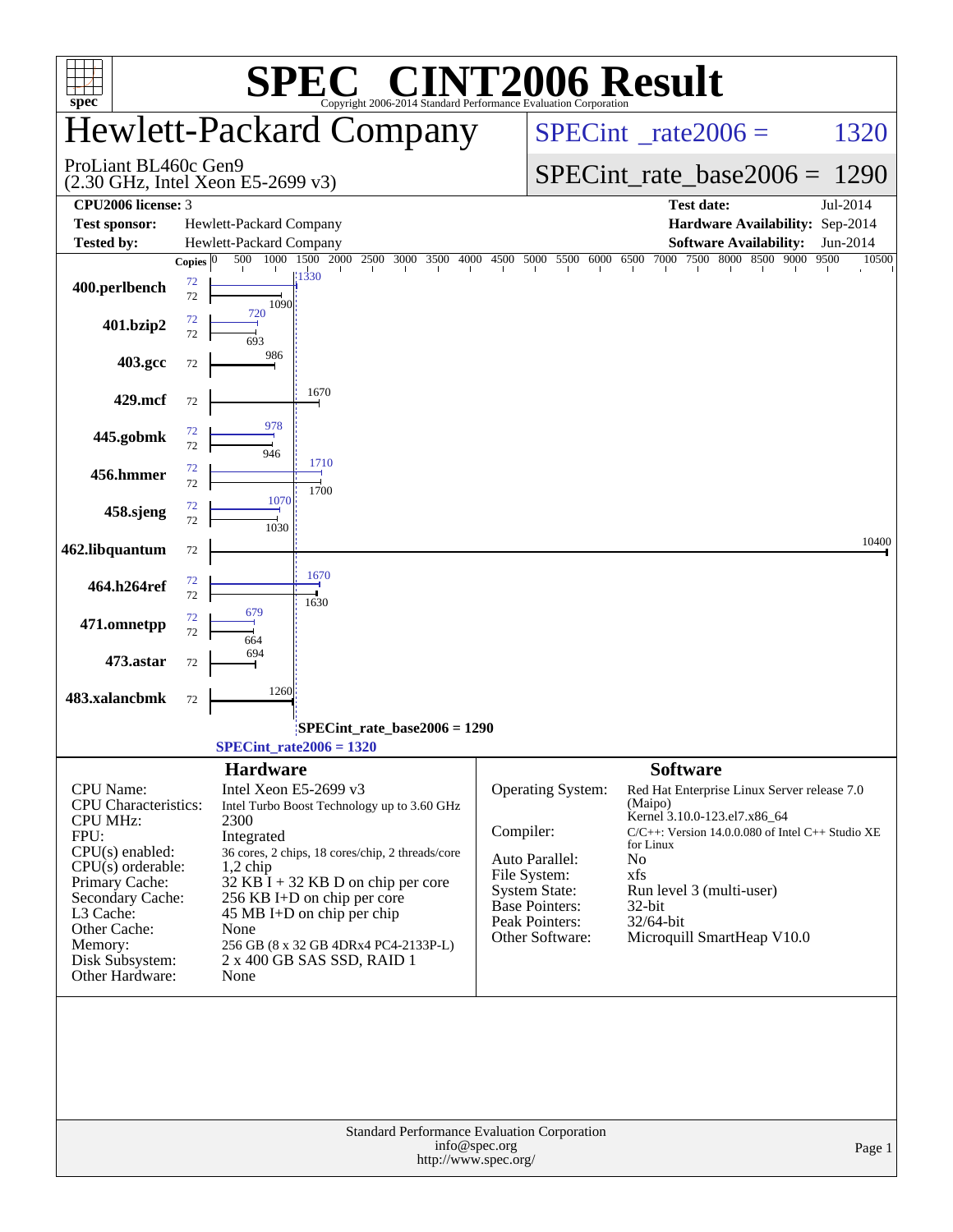

# Hewlett-Packard Company

SPECint rate $2006 =$  1320

ProLiant BL460c Gen9

[SPECint\\_rate\\_base2006 =](http://www.spec.org/auto/cpu2006/Docs/result-fields.html#SPECintratebase2006) 1290

**[Test sponsor:](http://www.spec.org/auto/cpu2006/Docs/result-fields.html#Testsponsor)** Hewlett-Packard Company **[Hardware Availability:](http://www.spec.org/auto/cpu2006/Docs/result-fields.html#HardwareAvailability)** Sep-2014

(2.30 GHz, Intel Xeon E5-2699 v3)

**[CPU2006 license:](http://www.spec.org/auto/cpu2006/Docs/result-fields.html#CPU2006license)** 3 **[Test date:](http://www.spec.org/auto/cpu2006/Docs/result-fields.html#Testdate)** Jul-2014 **[Tested by:](http://www.spec.org/auto/cpu2006/Docs/result-fields.html#Testedby)** Hewlett-Packard Company **[Software Availability:](http://www.spec.org/auto/cpu2006/Docs/result-fields.html#SoftwareAvailability)** Jun-2014

#### **[Results Table](http://www.spec.org/auto/cpu2006/Docs/result-fields.html#ResultsTable)**

|                    | <b>Base</b>   |                |       |                                                                                                          |       |                |             | <b>Peak</b>   |                |              |                |              |                |              |
|--------------------|---------------|----------------|-------|----------------------------------------------------------------------------------------------------------|-------|----------------|-------------|---------------|----------------|--------------|----------------|--------------|----------------|--------------|
| <b>Benchmark</b>   | <b>Copies</b> | <b>Seconds</b> | Ratio | <b>Seconds</b>                                                                                           | Ratio | <b>Seconds</b> | Ratio       | <b>Copies</b> | <b>Seconds</b> | <b>Ratio</b> | <b>Seconds</b> | <b>Ratio</b> | <b>Seconds</b> | <b>Ratio</b> |
| 400.perlbench      | 72            | 647            | 1090  | 648                                                                                                      | 1090  | 646            | 1090l       | 72            | 529            | 1330         | 531            | 1330         | 531            | 1320         |
| 401.bzip2          | 72            | 1003           | 693   | 1002                                                                                                     | 693   | 1001           | 694l        | 72            | 963            | 722          | 966            | 719          | 965            | <b>720</b>   |
| $403.\mathrm{gcc}$ | 72            | 587            | 987   | 589                                                                                                      | 984   | 588            | 986         | 72            | 587            | 987          | 589            | 984          | 588            | <u>986</u>   |
| $429$ .mcf         | 72            | 392            | 1670  | 392                                                                                                      | 1680  | 393            | 1670        | 72            | 392            | 1670         | 392            | 1680         | 393            | 1670         |
| $445$ .gobmk       | 72            | 799            | 945   | 798                                                                                                      | 946   | 799            | 946         | 72            | 771            | 980          | 772            | 978          | 773            | 978          |
| 456.hmmer          | 72            | 395            | 1700  | 395                                                                                                      | 1700  | 396            | 1700        | 72            | 394            | 1710         | 394            | 1700         | 394            | 1710         |
| $458$ .sjeng       | 72            | 849            | 1030  | 846                                                                                                      | 1030  | 847            | <b>1030</b> | 72            | 816            | 1070         | 816            | 1070         | 816            | 1070         |
| 462.libquantum     | 72            | 143            | 10400 | 143                                                                                                      | 10400 | 143            | 10400       | 72            | 143            | 10400        | 143            | 10400        | 143            | 10400        |
| 464.h264ref        | 72            | 975            | 1630  | 984                                                                                                      | 1620  | 971            | 16401       | 72            | 956            | 1670         | 949            | 1680         | 955            | 1670         |
| 471.omnetpp        | 72            | 676            | 666   | 677                                                                                                      | 664   | 679            | 662         | 72            | 670            | 672          | 663            | 679          | 662            | 679          |
| $473$ . astar      | 72            | 728            | 694   | 734                                                                                                      | 689   | 726            | 696         | 72            | 728            | 694          | 734            | 689          | 726            | 696          |
| 483.xalancbmk      | 72            | 394            | 1260  | 394                                                                                                      | 1260  | 393            | 1260        | 72            | 394            | 1260         | 394            | 1260         | 393            | 1260         |
|                    |               |                |       | Results appear in the order in which they were run. Bold underlined text indicates a median measurement. |       |                |             |               |                |              |                |              |                |              |

#### **[Submit Notes](http://www.spec.org/auto/cpu2006/Docs/result-fields.html#SubmitNotes)**

 The numactl mechanism was used to bind copies to processors. The config file option 'submit' was used to generate numactl commands to bind each copy to a specific processor. For details, please see the config file.

#### **[Operating System Notes](http://www.spec.org/auto/cpu2006/Docs/result-fields.html#OperatingSystemNotes)**

 Stack size set to unlimited using "ulimit -s unlimited" Transparent Huge Pages enabled with: echo always > /sys/kernel/mm/transparent\_hugepage/enabled Filesystem page cache cleared with: echo 1 > /proc/sys/vm/drop\_caches runspec command invoked through numactl i.e.: numactl --interleave=all runspec <etc>

#### **[Platform Notes](http://www.spec.org/auto/cpu2006/Docs/result-fields.html#PlatformNotes)**

BIOS Configuration: HP Power Profile set to Custom HP Power Regulator set to HP Static High Performance Mode Minimum Processor Idle Power Package C-State set to No Package State Energy/Performance Bias set to Maximum Performance QPI Snoop Configuration set to Cluster on Die Thermal Configuration set to Maximum Cooling Processor Power and Utlization Monitoring set to Disabled Memory Refresh Rate set to 1x Refresh

Sysinfo program /cpu2006/config/sysinfo.rev6818 Continued on next page

Standard Performance Evaluation Corporation [info@spec.org](mailto:info@spec.org) <http://www.spec.org/>

Page 2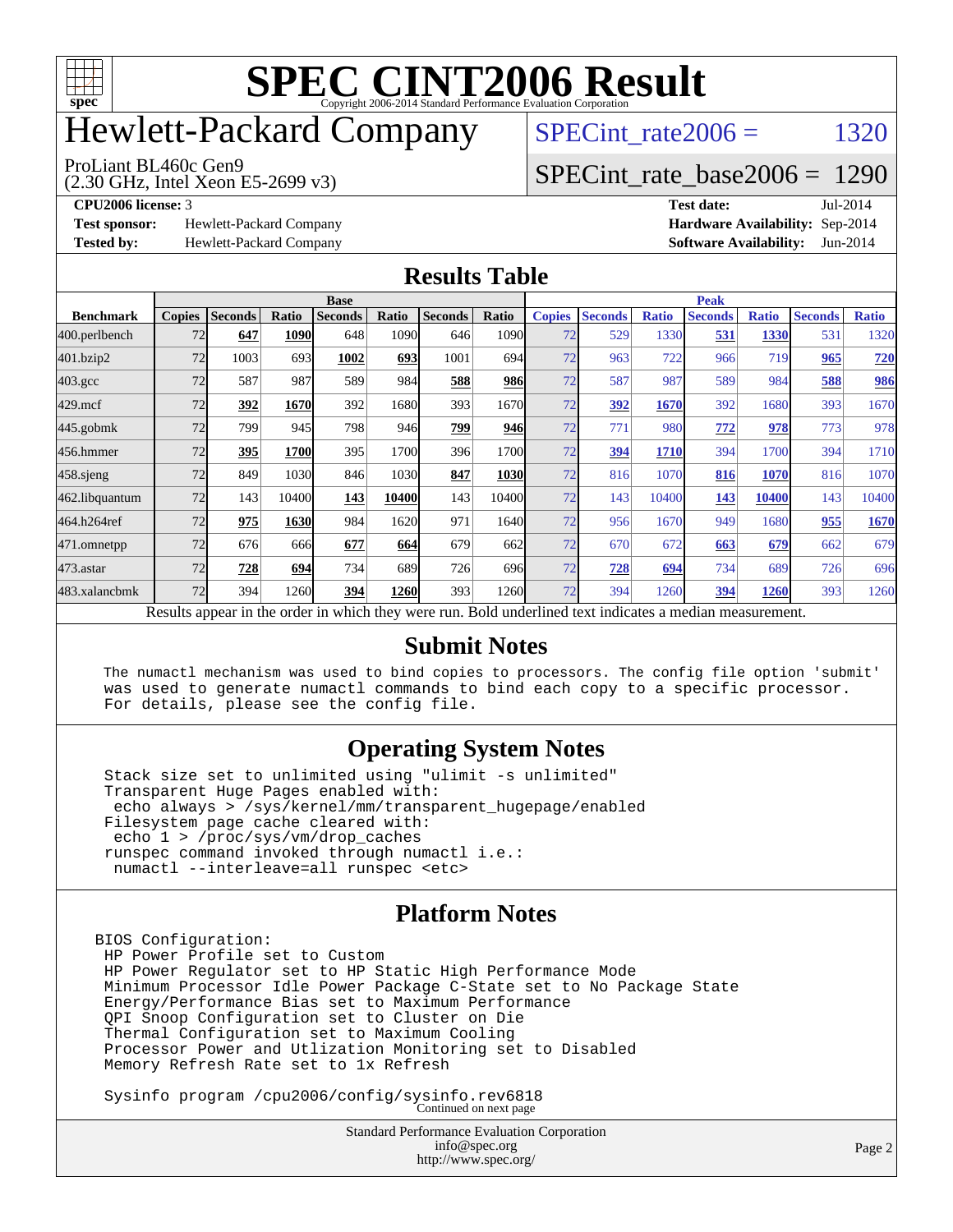

### Hewlett-Packard Company

SPECint rate $2006 =$  1320

(2.30 GHz, Intel Xeon E5-2699 v3) ProLiant BL460c Gen9

[SPECint\\_rate\\_base2006 =](http://www.spec.org/auto/cpu2006/Docs/result-fields.html#SPECintratebase2006) 1290

**[Test sponsor:](http://www.spec.org/auto/cpu2006/Docs/result-fields.html#Testsponsor)** Hewlett-Packard Company **[Hardware Availability:](http://www.spec.org/auto/cpu2006/Docs/result-fields.html#HardwareAvailability)** Sep-2014 **[Tested by:](http://www.spec.org/auto/cpu2006/Docs/result-fields.html#Testedby)** Hewlett-Packard Company **[Software Availability:](http://www.spec.org/auto/cpu2006/Docs/result-fields.html#SoftwareAvailability)** Jun-2014

**[CPU2006 license:](http://www.spec.org/auto/cpu2006/Docs/result-fields.html#CPU2006license)** 3 **[Test date:](http://www.spec.org/auto/cpu2006/Docs/result-fields.html#Testdate)** Jul-2014

#### **[Platform Notes \(Continued\)](http://www.spec.org/auto/cpu2006/Docs/result-fields.html#PlatformNotes)**

Standard Performance Evaluation Corporation [info@spec.org](mailto:info@spec.org) <http://www.spec.org/> Page 3 \$Rev: 6818 \$ \$Date:: 2012-07-17 #\$ e86d102572650a6e4d596a3cee98f191 running on BL460cGen9-VP2 Fri Jul 25 14:00:28 2014 This section contains SUT (System Under Test) info as seen by some common utilities. To remove or add to this section, see: <http://www.spec.org/cpu2006/Docs/config.html#sysinfo> From /proc/cpuinfo model name : Intel(R) Xeon(R) CPU E5-2699 v3 @ 2.30GHz 2 "physical id"s (chips) 72 "processors" cores, siblings (Caution: counting these is hw and system dependent. The following excerpts from /proc/cpuinfo might not be reliable. Use with caution.) cpu cores : 9 siblings : 18 physical 0: cores 0 1 2 3 4 8 9 10 11 16 17 18 19 20 24 25 26 27 physical 1: cores 0 1 2 3 4 8 9 10 11 16 17 18 19 20 24 25 26 27 cache size : 23040 KB From /proc/meminfo MemTotal: 263839224 kB HugePages\_Total: 0 Hugepagesize: 2048 kB From /etc/\*release\* /etc/\*version\* os-release: NAME="Red Hat Enterprise Linux Server" VERSION="7.0 (Maipo)" ID="rhel" ID\_LIKE="fedora" VERSION\_ID="7.0" PRETTY\_NAME="Red Hat Enterprise Linux Server 7.0 (Maipo)" ANSI\_COLOR="0;31" CPE\_NAME="cpe:/o:redhat:enterprise\_linux:7.0:GA:server" redhat-release: Red Hat Enterprise Linux Server release 7.0 (Maipo) system-release: Red Hat Enterprise Linux Server release 7.0 (Maipo) system-release-cpe: cpe:/o:redhat:enterprise\_linux:7.0:ga:server uname -a: Linux BL460cGen9-VP2 3.10.0-123.el7.x86\_64 #1 SMP Mon May 5 11:16:57 EDT 2014 x86\_64 x86\_64 x86\_64 GNU/Linux run-level 3 Jul 25 13:56 SPEC is set to: /cpu2006 Type Size Used Avail Use% Mounted on<br>ext4 310G 12G 283G 4% / /dev/mapper/rhel-root ext4 310G Additional information from dmidecode: BIOS HP I36 07/11/2014 Memory: Continued on next page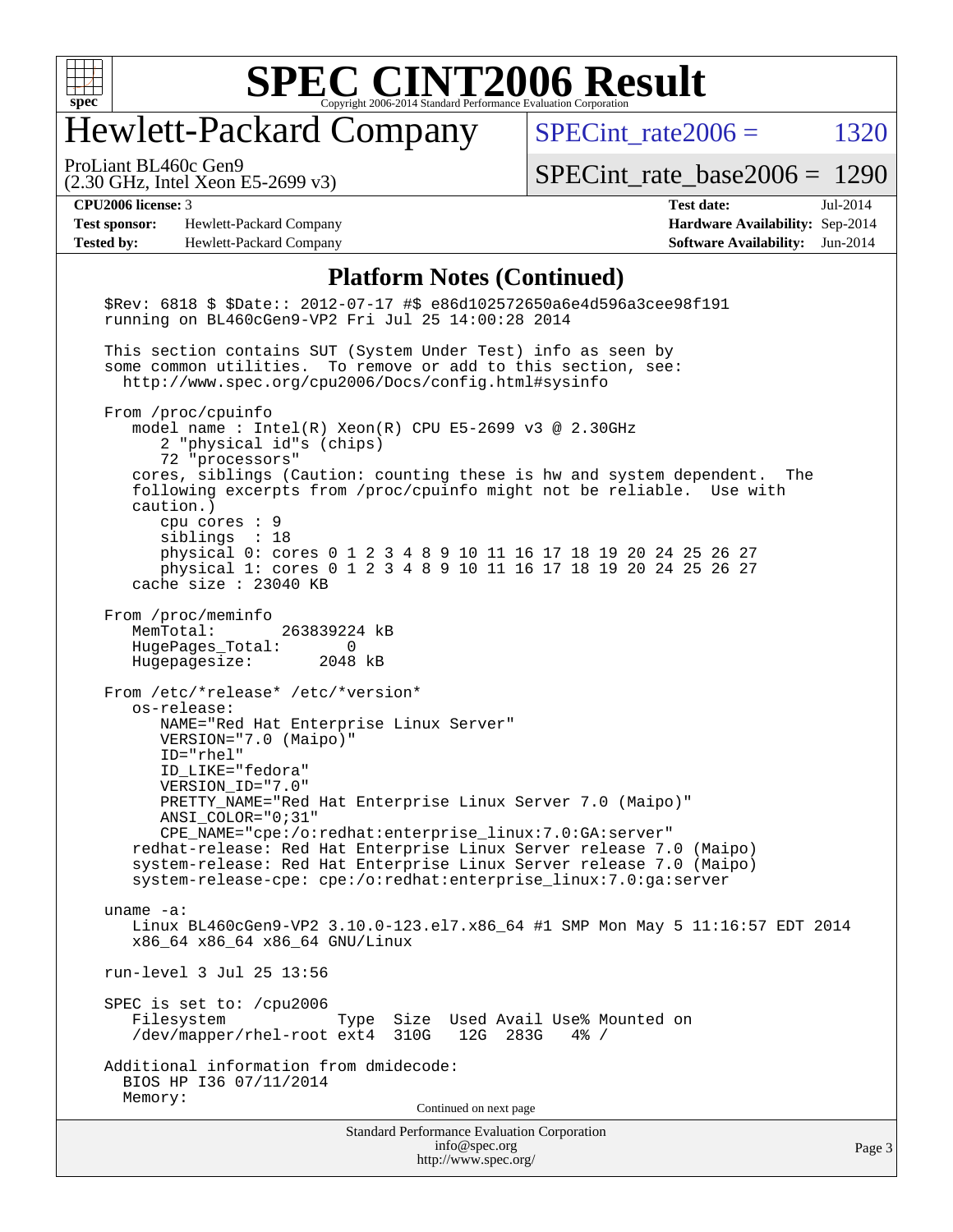

## Hewlett-Packard Company

SPECint rate $2006 =$  1320

(2.30 GHz, Intel Xeon E5-2699 v3) ProLiant BL460c Gen9

[SPECint\\_rate\\_base2006 =](http://www.spec.org/auto/cpu2006/Docs/result-fields.html#SPECintratebase2006) 1290

**[Test sponsor:](http://www.spec.org/auto/cpu2006/Docs/result-fields.html#Testsponsor)** Hewlett-Packard Company **[Hardware Availability:](http://www.spec.org/auto/cpu2006/Docs/result-fields.html#HardwareAvailability)** Sep-2014 **[Tested by:](http://www.spec.org/auto/cpu2006/Docs/result-fields.html#Testedby)** Hewlett-Packard Company **[Software Availability:](http://www.spec.org/auto/cpu2006/Docs/result-fields.html#SoftwareAvailability)** Jun-2014

**[CPU2006 license:](http://www.spec.org/auto/cpu2006/Docs/result-fields.html#CPU2006license)** 3 **[Test date:](http://www.spec.org/auto/cpu2006/Docs/result-fields.html#Testdate)** Jul-2014

#### **[Platform Notes \(Continued\)](http://www.spec.org/auto/cpu2006/Docs/result-fields.html#PlatformNotes)**

 7x HP NOT AVAILABLE 32 GB 2133 MHz 4 rank 8x UNKNOWN NOT AVAILABLE 1x UNKNOWN NOT AVAILABLE 32 GB 2133 MHz 4 rank

 (End of data from sysinfo program) Regarding the sysinfo display about the memory installed, the correct amount of memory is 256 GB and the dmidecode description should have two lines reading as: 7x HP NOT AVAILABLE 32 GB 2133 MHz 4 rank 1x UNKNOWN NOT AVAILABLE 32 GB 2133 MHz 4 rank

#### **[General Notes](http://www.spec.org/auto/cpu2006/Docs/result-fields.html#GeneralNotes)**

Environment variables set by runspec before the start of the run: LD\_LIBRARY\_PATH = "/cpu2006/libs/32:/cpu2006/libs/64:/cpu2006/sh"

 Binaries compiled on a system with 1x Core i7-860 CPU + 8GB memory using RedHat EL 6.4

#### **[Base Compiler Invocation](http://www.spec.org/auto/cpu2006/Docs/result-fields.html#BaseCompilerInvocation)**

[C benchmarks](http://www.spec.org/auto/cpu2006/Docs/result-fields.html#Cbenchmarks):  $inc -m32$ 

[C++ benchmarks:](http://www.spec.org/auto/cpu2006/Docs/result-fields.html#CXXbenchmarks) [icpc -m32](http://www.spec.org/cpu2006/results/res2014q3/cpu2006-20140908-31242.flags.html#user_CXXbase_intel_icpc_4e5a5ef1a53fd332b3c49e69c3330699)

#### **[Base Portability Flags](http://www.spec.org/auto/cpu2006/Docs/result-fields.html#BasePortabilityFlags)**

 400.perlbench: [-DSPEC\\_CPU\\_LINUX\\_IA32](http://www.spec.org/cpu2006/results/res2014q3/cpu2006-20140908-31242.flags.html#b400.perlbench_baseCPORTABILITY_DSPEC_CPU_LINUX_IA32) 462.libquantum: [-DSPEC\\_CPU\\_LINUX](http://www.spec.org/cpu2006/results/res2014q3/cpu2006-20140908-31242.flags.html#b462.libquantum_baseCPORTABILITY_DSPEC_CPU_LINUX) 483.xalancbmk: [-DSPEC\\_CPU\\_LINUX](http://www.spec.org/cpu2006/results/res2014q3/cpu2006-20140908-31242.flags.html#b483.xalancbmk_baseCXXPORTABILITY_DSPEC_CPU_LINUX)

#### **[Base Optimization Flags](http://www.spec.org/auto/cpu2006/Docs/result-fields.html#BaseOptimizationFlags)**

[C benchmarks](http://www.spec.org/auto/cpu2006/Docs/result-fields.html#Cbenchmarks):

[-xCORE-AVX2](http://www.spec.org/cpu2006/results/res2014q3/cpu2006-20140908-31242.flags.html#user_CCbase_f-xAVX2_5f5fc0cbe2c9f62c816d3e45806c70d7) [-ipo](http://www.spec.org/cpu2006/results/res2014q3/cpu2006-20140908-31242.flags.html#user_CCbase_f-ipo) [-O3](http://www.spec.org/cpu2006/results/res2014q3/cpu2006-20140908-31242.flags.html#user_CCbase_f-O3) [-no-prec-div](http://www.spec.org/cpu2006/results/res2014q3/cpu2006-20140908-31242.flags.html#user_CCbase_f-no-prec-div) [-opt-prefetch](http://www.spec.org/cpu2006/results/res2014q3/cpu2006-20140908-31242.flags.html#user_CCbase_f-opt-prefetch) [-opt-mem-layout-trans=3](http://www.spec.org/cpu2006/results/res2014q3/cpu2006-20140908-31242.flags.html#user_CCbase_f-opt-mem-layout-trans_a7b82ad4bd7abf52556d4961a2ae94d5)

[C++ benchmarks:](http://www.spec.org/auto/cpu2006/Docs/result-fields.html#CXXbenchmarks)

[-xCORE-AVX2](http://www.spec.org/cpu2006/results/res2014q3/cpu2006-20140908-31242.flags.html#user_CXXbase_f-xAVX2_5f5fc0cbe2c9f62c816d3e45806c70d7) [-ipo](http://www.spec.org/cpu2006/results/res2014q3/cpu2006-20140908-31242.flags.html#user_CXXbase_f-ipo) [-O3](http://www.spec.org/cpu2006/results/res2014q3/cpu2006-20140908-31242.flags.html#user_CXXbase_f-O3) [-no-prec-div](http://www.spec.org/cpu2006/results/res2014q3/cpu2006-20140908-31242.flags.html#user_CXXbase_f-no-prec-div) [-opt-prefetch](http://www.spec.org/cpu2006/results/res2014q3/cpu2006-20140908-31242.flags.html#user_CXXbase_f-opt-prefetch) [-opt-mem-layout-trans=3](http://www.spec.org/cpu2006/results/res2014q3/cpu2006-20140908-31242.flags.html#user_CXXbase_f-opt-mem-layout-trans_a7b82ad4bd7abf52556d4961a2ae94d5) [-Wl,-z,muldefs](http://www.spec.org/cpu2006/results/res2014q3/cpu2006-20140908-31242.flags.html#user_CXXbase_link_force_multiple1_74079c344b956b9658436fd1b6dd3a8a) [-L/sh -lsmartheap](http://www.spec.org/cpu2006/results/res2014q3/cpu2006-20140908-31242.flags.html#user_CXXbase_SmartHeap_32f6c82aa1ed9c52345d30cf6e4a0499)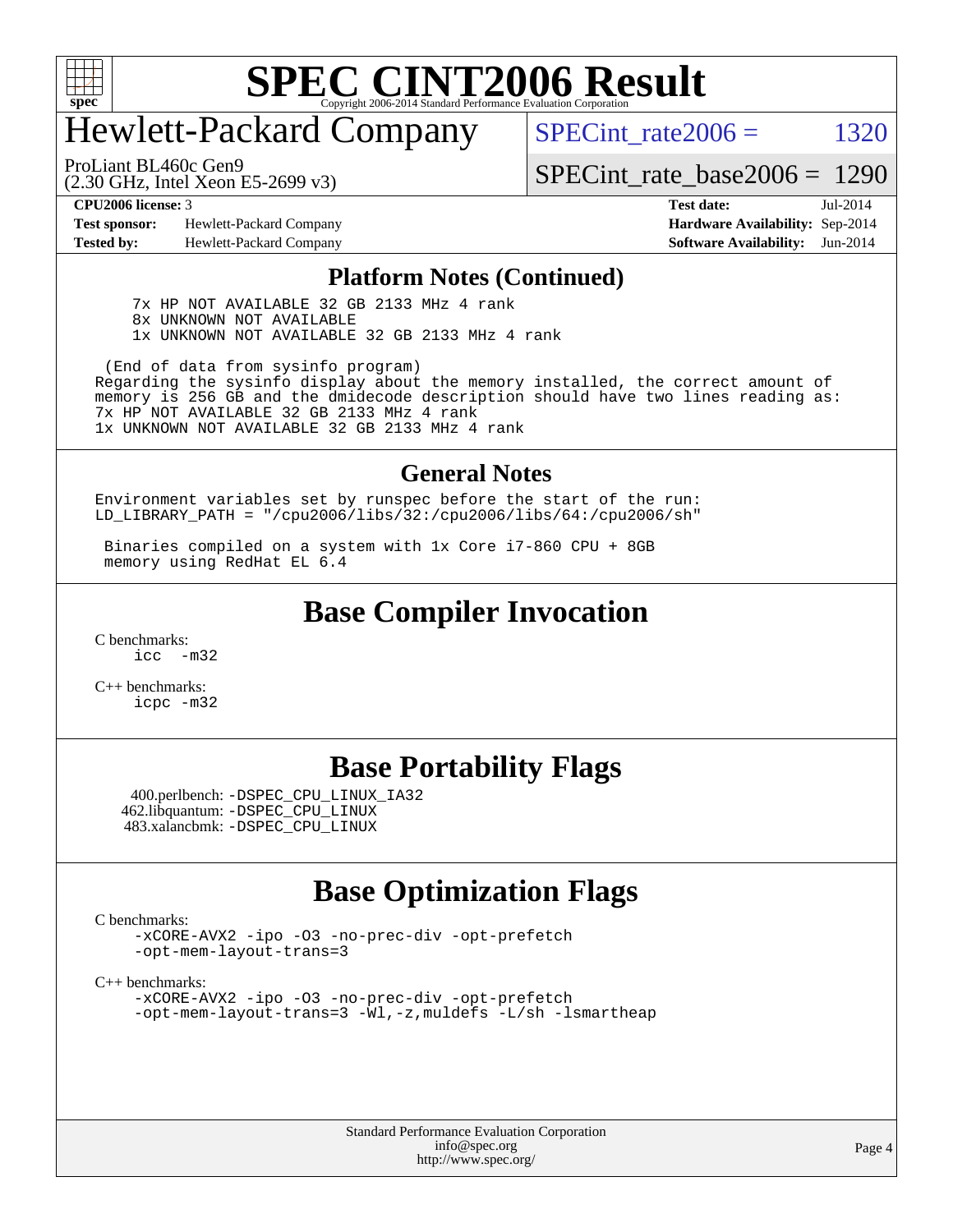

## Hewlett-Packard Company

ProLiant BL460c Gen9

SPECint rate $2006 =$  1320

[SPECint\\_rate\\_base2006 =](http://www.spec.org/auto/cpu2006/Docs/result-fields.html#SPECintratebase2006) 1290

**[Test sponsor:](http://www.spec.org/auto/cpu2006/Docs/result-fields.html#Testsponsor)** Hewlett-Packard Company **[Hardware Availability:](http://www.spec.org/auto/cpu2006/Docs/result-fields.html#HardwareAvailability)** Sep-2014 **[Tested by:](http://www.spec.org/auto/cpu2006/Docs/result-fields.html#Testedby)** Hewlett-Packard Company **[Software Availability:](http://www.spec.org/auto/cpu2006/Docs/result-fields.html#SoftwareAvailability)** Jun-2014

(2.30 GHz, Intel Xeon E5-2699 v3)

**[CPU2006 license:](http://www.spec.org/auto/cpu2006/Docs/result-fields.html#CPU2006license)** 3 **[Test date:](http://www.spec.org/auto/cpu2006/Docs/result-fields.html#Testdate)** Jul-2014

#### **[Base Other Flags](http://www.spec.org/auto/cpu2006/Docs/result-fields.html#BaseOtherFlags)**

[C benchmarks](http://www.spec.org/auto/cpu2006/Docs/result-fields.html#Cbenchmarks):

403.gcc: [-Dalloca=\\_alloca](http://www.spec.org/cpu2006/results/res2014q3/cpu2006-20140908-31242.flags.html#b403.gcc_baseEXTRA_CFLAGS_Dalloca_be3056838c12de2578596ca5467af7f3)

#### **[Peak Compiler Invocation](http://www.spec.org/auto/cpu2006/Docs/result-fields.html#PeakCompilerInvocation)**

[C benchmarks \(except as noted below\)](http://www.spec.org/auto/cpu2006/Docs/result-fields.html#Cbenchmarksexceptasnotedbelow):

[icc -m32](http://www.spec.org/cpu2006/results/res2014q3/cpu2006-20140908-31242.flags.html#user_CCpeak_intel_icc_5ff4a39e364c98233615fdd38438c6f2)

400.perlbench: [icc -m64](http://www.spec.org/cpu2006/results/res2014q3/cpu2006-20140908-31242.flags.html#user_peakCCLD400_perlbench_intel_icc_64bit_bda6cc9af1fdbb0edc3795bac97ada53)

401.bzip2: [icc -m64](http://www.spec.org/cpu2006/results/res2014q3/cpu2006-20140908-31242.flags.html#user_peakCCLD401_bzip2_intel_icc_64bit_bda6cc9af1fdbb0edc3795bac97ada53)

456.hmmer: [icc -m64](http://www.spec.org/cpu2006/results/res2014q3/cpu2006-20140908-31242.flags.html#user_peakCCLD456_hmmer_intel_icc_64bit_bda6cc9af1fdbb0edc3795bac97ada53)

458.sjeng: [icc -m64](http://www.spec.org/cpu2006/results/res2014q3/cpu2006-20140908-31242.flags.html#user_peakCCLD458_sjeng_intel_icc_64bit_bda6cc9af1fdbb0edc3795bac97ada53)

#### [C++ benchmarks:](http://www.spec.org/auto/cpu2006/Docs/result-fields.html#CXXbenchmarks)

[icpc -m32](http://www.spec.org/cpu2006/results/res2014q3/cpu2006-20140908-31242.flags.html#user_CXXpeak_intel_icpc_4e5a5ef1a53fd332b3c49e69c3330699)

#### **[Peak Portability Flags](http://www.spec.org/auto/cpu2006/Docs/result-fields.html#PeakPortabilityFlags)**

 400.perlbench: [-DSPEC\\_CPU\\_LP64](http://www.spec.org/cpu2006/results/res2014q3/cpu2006-20140908-31242.flags.html#b400.perlbench_peakCPORTABILITY_DSPEC_CPU_LP64) [-DSPEC\\_CPU\\_LINUX\\_X64](http://www.spec.org/cpu2006/results/res2014q3/cpu2006-20140908-31242.flags.html#b400.perlbench_peakCPORTABILITY_DSPEC_CPU_LINUX_X64) 401.bzip2: [-DSPEC\\_CPU\\_LP64](http://www.spec.org/cpu2006/results/res2014q3/cpu2006-20140908-31242.flags.html#suite_peakCPORTABILITY401_bzip2_DSPEC_CPU_LP64) 456.hmmer: [-DSPEC\\_CPU\\_LP64](http://www.spec.org/cpu2006/results/res2014q3/cpu2006-20140908-31242.flags.html#suite_peakCPORTABILITY456_hmmer_DSPEC_CPU_LP64) 458.sjeng: [-DSPEC\\_CPU\\_LP64](http://www.spec.org/cpu2006/results/res2014q3/cpu2006-20140908-31242.flags.html#suite_peakCPORTABILITY458_sjeng_DSPEC_CPU_LP64) 462.libquantum: [-DSPEC\\_CPU\\_LINUX](http://www.spec.org/cpu2006/results/res2014q3/cpu2006-20140908-31242.flags.html#b462.libquantum_peakCPORTABILITY_DSPEC_CPU_LINUX) 483.xalancbmk: [-DSPEC\\_CPU\\_LINUX](http://www.spec.org/cpu2006/results/res2014q3/cpu2006-20140908-31242.flags.html#b483.xalancbmk_peakCXXPORTABILITY_DSPEC_CPU_LINUX)

### **[Peak Optimization Flags](http://www.spec.org/auto/cpu2006/Docs/result-fields.html#PeakOptimizationFlags)**

[C benchmarks](http://www.spec.org/auto/cpu2006/Docs/result-fields.html#Cbenchmarks):

 400.perlbench: [-xCORE-AVX2](http://www.spec.org/cpu2006/results/res2014q3/cpu2006-20140908-31242.flags.html#user_peakPASS2_CFLAGSPASS2_LDCFLAGS400_perlbench_f-xAVX2_5f5fc0cbe2c9f62c816d3e45806c70d7)(pass 2) [-prof-gen](http://www.spec.org/cpu2006/results/res2014q3/cpu2006-20140908-31242.flags.html#user_peakPASS1_CFLAGSPASS1_LDCFLAGS400_perlbench_prof_gen_e43856698f6ca7b7e442dfd80e94a8fc)(pass 1) [-ipo](http://www.spec.org/cpu2006/results/res2014q3/cpu2006-20140908-31242.flags.html#user_peakPASS2_CFLAGSPASS2_LDCFLAGS400_perlbench_f-ipo)(pass 2) [-O3](http://www.spec.org/cpu2006/results/res2014q3/cpu2006-20140908-31242.flags.html#user_peakPASS2_CFLAGSPASS2_LDCFLAGS400_perlbench_f-O3)(pass 2) [-no-prec-div](http://www.spec.org/cpu2006/results/res2014q3/cpu2006-20140908-31242.flags.html#user_peakPASS2_CFLAGSPASS2_LDCFLAGS400_perlbench_f-no-prec-div)(pass 2) [-prof-use](http://www.spec.org/cpu2006/results/res2014q3/cpu2006-20140908-31242.flags.html#user_peakPASS2_CFLAGSPASS2_LDCFLAGS400_perlbench_prof_use_bccf7792157ff70d64e32fe3e1250b55)(pass 2) [-auto-ilp32](http://www.spec.org/cpu2006/results/res2014q3/cpu2006-20140908-31242.flags.html#user_peakCOPTIMIZE400_perlbench_f-auto-ilp32)

 401.bzip2: [-xCORE-AVX2](http://www.spec.org/cpu2006/results/res2014q3/cpu2006-20140908-31242.flags.html#user_peakPASS2_CFLAGSPASS2_LDCFLAGS401_bzip2_f-xAVX2_5f5fc0cbe2c9f62c816d3e45806c70d7)(pass 2) [-prof-gen](http://www.spec.org/cpu2006/results/res2014q3/cpu2006-20140908-31242.flags.html#user_peakPASS1_CFLAGSPASS1_LDCFLAGS401_bzip2_prof_gen_e43856698f6ca7b7e442dfd80e94a8fc)(pass 1) [-ipo](http://www.spec.org/cpu2006/results/res2014q3/cpu2006-20140908-31242.flags.html#user_peakPASS2_CFLAGSPASS2_LDCFLAGS401_bzip2_f-ipo)(pass 2) [-O3](http://www.spec.org/cpu2006/results/res2014q3/cpu2006-20140908-31242.flags.html#user_peakPASS2_CFLAGSPASS2_LDCFLAGS401_bzip2_f-O3)(pass 2) [-no-prec-div](http://www.spec.org/cpu2006/results/res2014q3/cpu2006-20140908-31242.flags.html#user_peakPASS2_CFLAGSPASS2_LDCFLAGS401_bzip2_f-no-prec-div)(pass 2) [-prof-use](http://www.spec.org/cpu2006/results/res2014q3/cpu2006-20140908-31242.flags.html#user_peakPASS2_CFLAGSPASS2_LDCFLAGS401_bzip2_prof_use_bccf7792157ff70d64e32fe3e1250b55)(pass 2) [-opt-prefetch](http://www.spec.org/cpu2006/results/res2014q3/cpu2006-20140908-31242.flags.html#user_peakCOPTIMIZE401_bzip2_f-opt-prefetch) [-auto-ilp32](http://www.spec.org/cpu2006/results/res2014q3/cpu2006-20140908-31242.flags.html#user_peakCOPTIMIZE401_bzip2_f-auto-ilp32) [-ansi-alias](http://www.spec.org/cpu2006/results/res2014q3/cpu2006-20140908-31242.flags.html#user_peakCOPTIMIZE401_bzip2_f-ansi-alias)

 $403.\text{gcc: basepeak}$  = yes

Continued on next page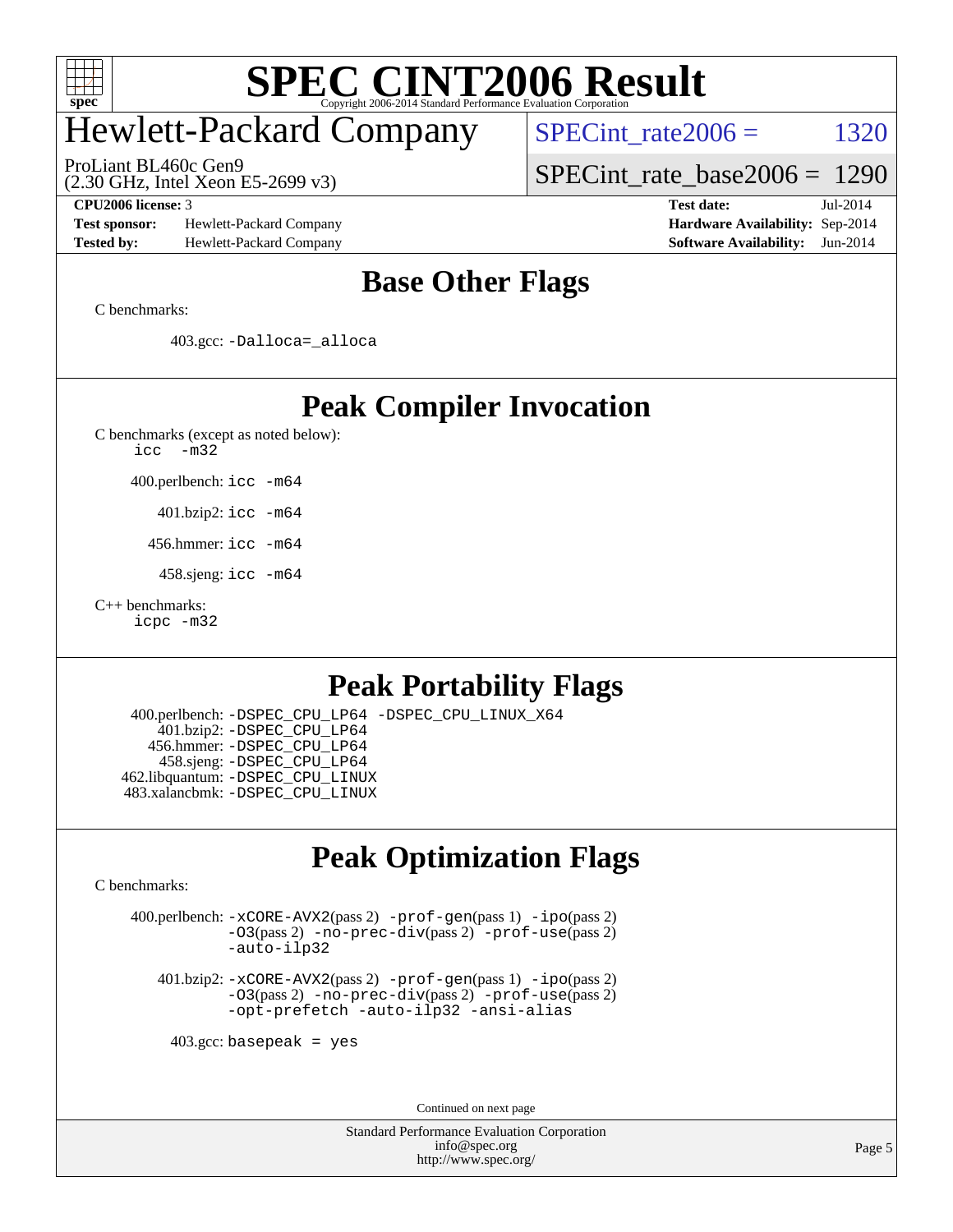

### Hewlett-Packard Company

SPECint rate $2006 =$  1320

(2.30 GHz, Intel Xeon E5-2699 v3) ProLiant BL460c Gen9

[SPECint\\_rate\\_base2006 =](http://www.spec.org/auto/cpu2006/Docs/result-fields.html#SPECintratebase2006) 1290

**[Test sponsor:](http://www.spec.org/auto/cpu2006/Docs/result-fields.html#Testsponsor)** Hewlett-Packard Company **[Hardware Availability:](http://www.spec.org/auto/cpu2006/Docs/result-fields.html#HardwareAvailability)** Sep-2014 **[Tested by:](http://www.spec.org/auto/cpu2006/Docs/result-fields.html#Testedby)** Hewlett-Packard Company **[Software Availability:](http://www.spec.org/auto/cpu2006/Docs/result-fields.html#SoftwareAvailability)** Jun-2014

**[CPU2006 license:](http://www.spec.org/auto/cpu2006/Docs/result-fields.html#CPU2006license)** 3 **[Test date:](http://www.spec.org/auto/cpu2006/Docs/result-fields.html#Testdate)** Jul-2014

### **[Peak Optimization Flags \(Continued\)](http://www.spec.org/auto/cpu2006/Docs/result-fields.html#PeakOptimizationFlags)**

429.mcf: basepeak = yes

 445.gobmk: [-xCORE-AVX2](http://www.spec.org/cpu2006/results/res2014q3/cpu2006-20140908-31242.flags.html#user_peakPASS2_CFLAGSPASS2_LDCFLAGS445_gobmk_f-xAVX2_5f5fc0cbe2c9f62c816d3e45806c70d7)(pass 2) [-prof-gen](http://www.spec.org/cpu2006/results/res2014q3/cpu2006-20140908-31242.flags.html#user_peakPASS1_CFLAGSPASS1_LDCFLAGS445_gobmk_prof_gen_e43856698f6ca7b7e442dfd80e94a8fc)(pass 1) [-prof-use](http://www.spec.org/cpu2006/results/res2014q3/cpu2006-20140908-31242.flags.html#user_peakPASS2_CFLAGSPASS2_LDCFLAGS445_gobmk_prof_use_bccf7792157ff70d64e32fe3e1250b55)(pass 2) [-ansi-alias](http://www.spec.org/cpu2006/results/res2014q3/cpu2006-20140908-31242.flags.html#user_peakCOPTIMIZE445_gobmk_f-ansi-alias) [-opt-mem-layout-trans=3](http://www.spec.org/cpu2006/results/res2014q3/cpu2006-20140908-31242.flags.html#user_peakCOPTIMIZE445_gobmk_f-opt-mem-layout-trans_a7b82ad4bd7abf52556d4961a2ae94d5) 456.hmmer: [-xCORE-AVX2](http://www.spec.org/cpu2006/results/res2014q3/cpu2006-20140908-31242.flags.html#user_peakCOPTIMIZE456_hmmer_f-xAVX2_5f5fc0cbe2c9f62c816d3e45806c70d7) [-ipo](http://www.spec.org/cpu2006/results/res2014q3/cpu2006-20140908-31242.flags.html#user_peakCOPTIMIZE456_hmmer_f-ipo) [-O3](http://www.spec.org/cpu2006/results/res2014q3/cpu2006-20140908-31242.flags.html#user_peakCOPTIMIZE456_hmmer_f-O3) [-no-prec-div](http://www.spec.org/cpu2006/results/res2014q3/cpu2006-20140908-31242.flags.html#user_peakCOPTIMIZE456_hmmer_f-no-prec-div) [-unroll2](http://www.spec.org/cpu2006/results/res2014q3/cpu2006-20140908-31242.flags.html#user_peakCOPTIMIZE456_hmmer_f-unroll_784dae83bebfb236979b41d2422d7ec2) [-auto-ilp32](http://www.spec.org/cpu2006/results/res2014q3/cpu2006-20140908-31242.flags.html#user_peakCOPTIMIZE456_hmmer_f-auto-ilp32)

 458.sjeng: [-xCORE-AVX2](http://www.spec.org/cpu2006/results/res2014q3/cpu2006-20140908-31242.flags.html#user_peakPASS2_CFLAGSPASS2_LDCFLAGS458_sjeng_f-xAVX2_5f5fc0cbe2c9f62c816d3e45806c70d7)(pass 2) [-prof-gen](http://www.spec.org/cpu2006/results/res2014q3/cpu2006-20140908-31242.flags.html#user_peakPASS1_CFLAGSPASS1_LDCFLAGS458_sjeng_prof_gen_e43856698f6ca7b7e442dfd80e94a8fc)(pass 1) [-ipo](http://www.spec.org/cpu2006/results/res2014q3/cpu2006-20140908-31242.flags.html#user_peakPASS2_CFLAGSPASS2_LDCFLAGS458_sjeng_f-ipo)(pass 2) [-O3](http://www.spec.org/cpu2006/results/res2014q3/cpu2006-20140908-31242.flags.html#user_peakPASS2_CFLAGSPASS2_LDCFLAGS458_sjeng_f-O3)(pass 2) [-no-prec-div](http://www.spec.org/cpu2006/results/res2014q3/cpu2006-20140908-31242.flags.html#user_peakPASS2_CFLAGSPASS2_LDCFLAGS458_sjeng_f-no-prec-div)(pass 2) [-prof-use](http://www.spec.org/cpu2006/results/res2014q3/cpu2006-20140908-31242.flags.html#user_peakPASS2_CFLAGSPASS2_LDCFLAGS458_sjeng_prof_use_bccf7792157ff70d64e32fe3e1250b55)(pass 2) [-unroll4](http://www.spec.org/cpu2006/results/res2014q3/cpu2006-20140908-31242.flags.html#user_peakCOPTIMIZE458_sjeng_f-unroll_4e5e4ed65b7fd20bdcd365bec371b81f) [-auto-ilp32](http://www.spec.org/cpu2006/results/res2014q3/cpu2006-20140908-31242.flags.html#user_peakCOPTIMIZE458_sjeng_f-auto-ilp32)

 $462$ .libquantum: basepeak = yes

 464.h264ref: [-xCORE-AVX2](http://www.spec.org/cpu2006/results/res2014q3/cpu2006-20140908-31242.flags.html#user_peakPASS2_CFLAGSPASS2_LDCFLAGS464_h264ref_f-xAVX2_5f5fc0cbe2c9f62c816d3e45806c70d7)(pass 2) [-prof-gen](http://www.spec.org/cpu2006/results/res2014q3/cpu2006-20140908-31242.flags.html#user_peakPASS1_CFLAGSPASS1_LDCFLAGS464_h264ref_prof_gen_e43856698f6ca7b7e442dfd80e94a8fc)(pass 1) [-ipo](http://www.spec.org/cpu2006/results/res2014q3/cpu2006-20140908-31242.flags.html#user_peakPASS2_CFLAGSPASS2_LDCFLAGS464_h264ref_f-ipo)(pass 2) [-O3](http://www.spec.org/cpu2006/results/res2014q3/cpu2006-20140908-31242.flags.html#user_peakPASS2_CFLAGSPASS2_LDCFLAGS464_h264ref_f-O3)(pass 2) [-no-prec-div](http://www.spec.org/cpu2006/results/res2014q3/cpu2006-20140908-31242.flags.html#user_peakPASS2_CFLAGSPASS2_LDCFLAGS464_h264ref_f-no-prec-div)(pass 2) [-prof-use](http://www.spec.org/cpu2006/results/res2014q3/cpu2006-20140908-31242.flags.html#user_peakPASS2_CFLAGSPASS2_LDCFLAGS464_h264ref_prof_use_bccf7792157ff70d64e32fe3e1250b55)(pass 2) [-unroll2](http://www.spec.org/cpu2006/results/res2014q3/cpu2006-20140908-31242.flags.html#user_peakCOPTIMIZE464_h264ref_f-unroll_784dae83bebfb236979b41d2422d7ec2) [-ansi-alias](http://www.spec.org/cpu2006/results/res2014q3/cpu2006-20140908-31242.flags.html#user_peakCOPTIMIZE464_h264ref_f-ansi-alias)

[C++ benchmarks:](http://www.spec.org/auto/cpu2006/Docs/result-fields.html#CXXbenchmarks)

 471.omnetpp: [-xCORE-AVX2](http://www.spec.org/cpu2006/results/res2014q3/cpu2006-20140908-31242.flags.html#user_peakPASS2_CXXFLAGSPASS2_LDCXXFLAGS471_omnetpp_f-xAVX2_5f5fc0cbe2c9f62c816d3e45806c70d7)(pass 2) [-prof-gen](http://www.spec.org/cpu2006/results/res2014q3/cpu2006-20140908-31242.flags.html#user_peakPASS1_CXXFLAGSPASS1_LDCXXFLAGS471_omnetpp_prof_gen_e43856698f6ca7b7e442dfd80e94a8fc)(pass 1) [-ipo](http://www.spec.org/cpu2006/results/res2014q3/cpu2006-20140908-31242.flags.html#user_peakPASS2_CXXFLAGSPASS2_LDCXXFLAGS471_omnetpp_f-ipo)(pass 2) [-O3](http://www.spec.org/cpu2006/results/res2014q3/cpu2006-20140908-31242.flags.html#user_peakPASS2_CXXFLAGSPASS2_LDCXXFLAGS471_omnetpp_f-O3)(pass 2) [-no-prec-div](http://www.spec.org/cpu2006/results/res2014q3/cpu2006-20140908-31242.flags.html#user_peakPASS2_CXXFLAGSPASS2_LDCXXFLAGS471_omnetpp_f-no-prec-div)(pass 2) [-prof-use](http://www.spec.org/cpu2006/results/res2014q3/cpu2006-20140908-31242.flags.html#user_peakPASS2_CXXFLAGSPASS2_LDCXXFLAGS471_omnetpp_prof_use_bccf7792157ff70d64e32fe3e1250b55)(pass 2) [-ansi-alias](http://www.spec.org/cpu2006/results/res2014q3/cpu2006-20140908-31242.flags.html#user_peakCXXOPTIMIZE471_omnetpp_f-ansi-alias) [-opt-ra-region-strategy=block](http://www.spec.org/cpu2006/results/res2014q3/cpu2006-20140908-31242.flags.html#user_peakCXXOPTIMIZE471_omnetpp_f-opt-ra-region-strategy_a0a37c372d03933b2a18d4af463c1f69) [-Wl,-z,muldefs](http://www.spec.org/cpu2006/results/res2014q3/cpu2006-20140908-31242.flags.html#user_peakEXTRA_LDFLAGS471_omnetpp_link_force_multiple1_74079c344b956b9658436fd1b6dd3a8a) [-L/sh -lsmartheap](http://www.spec.org/cpu2006/results/res2014q3/cpu2006-20140908-31242.flags.html#user_peakEXTRA_LIBS471_omnetpp_SmartHeap_32f6c82aa1ed9c52345d30cf6e4a0499)

 $473$ .astar: basepeak = yes

 $483.xalanchmk: basepeak = yes$ 

### **[Peak Other Flags](http://www.spec.org/auto/cpu2006/Docs/result-fields.html#PeakOtherFlags)**

[C benchmarks](http://www.spec.org/auto/cpu2006/Docs/result-fields.html#Cbenchmarks):

403.gcc: [-Dalloca=\\_alloca](http://www.spec.org/cpu2006/results/res2014q3/cpu2006-20140908-31242.flags.html#b403.gcc_peakEXTRA_CFLAGS_Dalloca_be3056838c12de2578596ca5467af7f3)

The flags files that were used to format this result can be browsed at

<http://www.spec.org/cpu2006/flags/Intel-ic14.0-official-linux64.20140128.html> <http://www.spec.org/cpu2006/flags/HP-Platform-Flags-Intel-V1.2-HSW-revA.html>

You can also download the XML flags sources by saving the following links: <http://www.spec.org/cpu2006/flags/Intel-ic14.0-official-linux64.20140128.xml> <http://www.spec.org/cpu2006/flags/HP-Platform-Flags-Intel-V1.2-HSW-revA.xml>